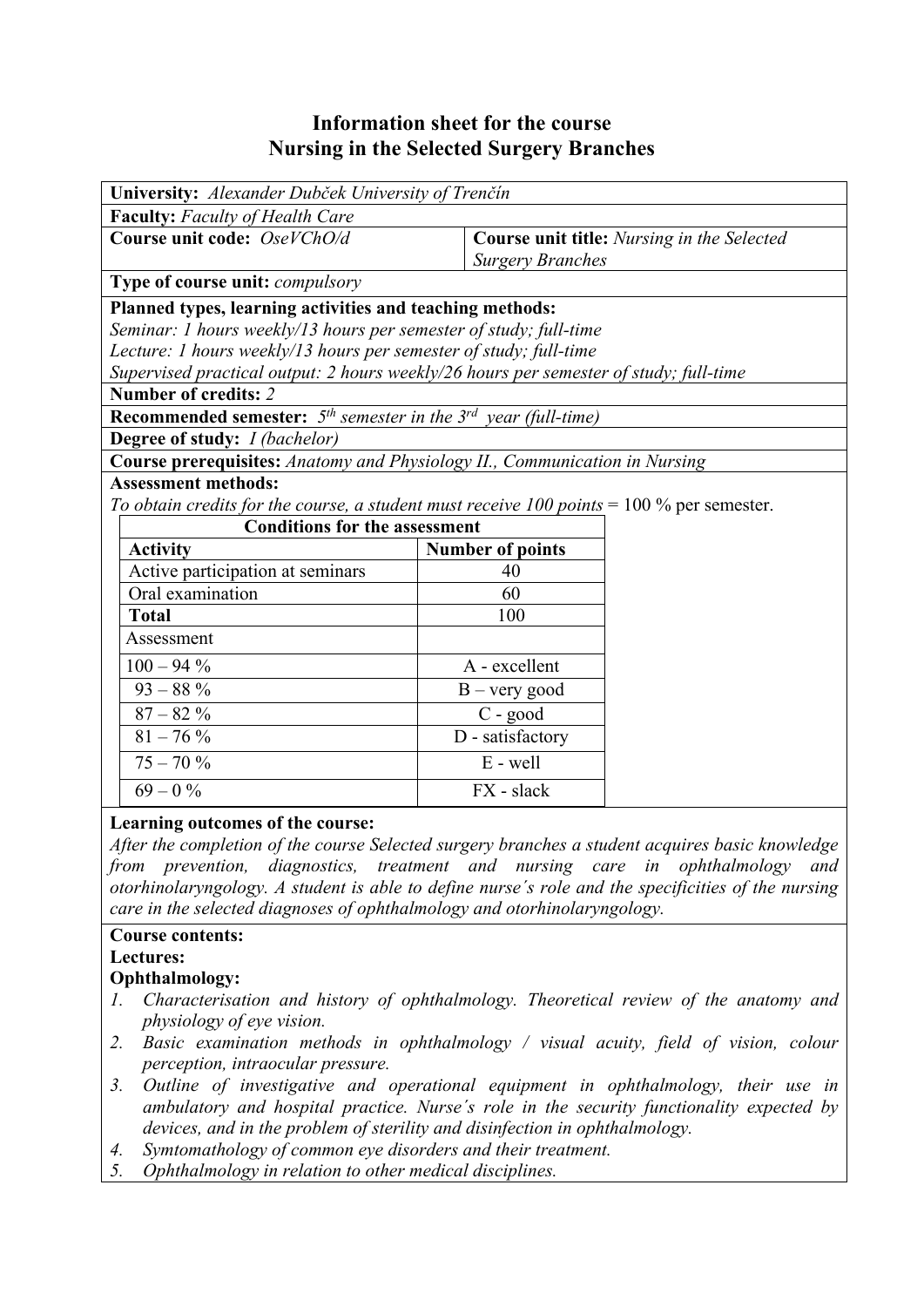- *6. Medical documentation within the eye clinics and nursing written record of hospitalised patients. Movie about the eye during the operation.*
- **Otorhinolaryngology:**
- *7. Characterisation of the field of otorhinolaryngology, concept of otorhinolaryngology.*
- *8. Basic testing methods in otorhinolaryngology, overview of special testing methods, special equipment and tools used in clinical* otorhinolaryngological *(ORL)* practice*.*
- *9. Symptomatology of the most frequent* otorhinolaryngological *diseases.*
- *10. The most frequent diseases in* otorhinolaryngology, their diagnostics and treatment.
- *11. Breast nasopharynx almonds, angina, chronic inflammation of the tonsils climatic, inflammation of the sinuses, acute otitis media, chronic otitis media, laryngitis, nasal polyps, buckling nasal septum, precancerous laryngeal malignant tumours of the larynx, pharynx, tumors, foreign bodies in the esophagus.*
- *12. Treatment of sudden situations in otorhinolaryngology and diagnosis.*
- *13. Prevention of otorhinolaryngology.*

### **Seminars:**

- 1. *Examination of basic visual functions.*
- 2. *Basic nursing procedures in ophthalmology. A method of drug delivery eye drops, application of ophthalmic ointments, injections - subconjunctival, retrobulbar. lacrimal passages flushing.*
- 3. *Examination of binocular function, use in children with squint, demonstration of examination.*
- 4. *Exophthalmometry . Eye and orbit ultrasound, basic ultrasound examination of eye.*
- 5. *Treatment of eye injuries.*
- 6. *Opthalmology outpatient´s record. Attendance record as a result of the nursing process in hospitalized patients.*
- 7. *Stay on ocular operating theatre, paediatric eye surgery, practical demonstration methods of photographic documentation, FAG and the role of nurses in these processes.*
- 8. *The objectives of nursing in otorhinolaryngology.*
- 9. *General background to nursing process in otorhinolaryngology.*
- 10. *Assessment in otorhinolaryngology.*
- 11. *The role of a nurse in the examination methods in otorhinolaryngology.*
- 12. *Nursing process in the selected diseases.*
- 13. *The role a nurse in the prevention of hearing damage.*

## **Recommended of required reading:**

- 1. *DOENGES, E.M. MOORHOUSE, M.F.: Kapesní průvodce zdravotní sestry. Praha : GRADA, Avicenum, 1996. 576 s. ISBN 80-7169-294-8.*
- 2. *DUDA, M. a kol.: Práce sestry na operačním sale. Praha : Grada, 2000. 392s. ISBN 80- 7169-642-0.*
- 3. *FARKAŠOVÁ, D. et al: Ošetrovateľstvo teória. Martin : Osveta, 2001. 134 s. ISBN 80-8063- 086-0.*
- 4. *GAJDOŠOVÁ, M. et al: Ošetrovateľstvo vo vybraných odboroch. Martin: Osveta, 2000. 184 s. ISBN 80-8063-055-0.*
- 5. *HRABOVSKÝ J. DVOŘÁČEK I.: Prvá pomoc. Martin : Osveta, 1991. 184 s. ISBN 80-217- 0524-8.*
- 6. *KLOZAR, J.: Speciálni otorinolaryngologie. Praha : Galén, 2005. 224 s. ISBN 80-7262-346- X.*
- 7. *KRIŠKOVÁ, A.: Ošetrovateľské techniky. Martin : Osveta, 2001. 804 s. ISBN 80-8063-087-9.*
- 8. *KRIŽANOVÁ, M. et al.: Farmakológia. Martin: Osveta, 1997. 294 s. ISBN 80-217-0504-3.*
- 9. *KUBICOVÁ, L. et al.: Chirurgické ošetrovateľstvo. Martin : Osveta, 2000. 119s. ISBN 80-*